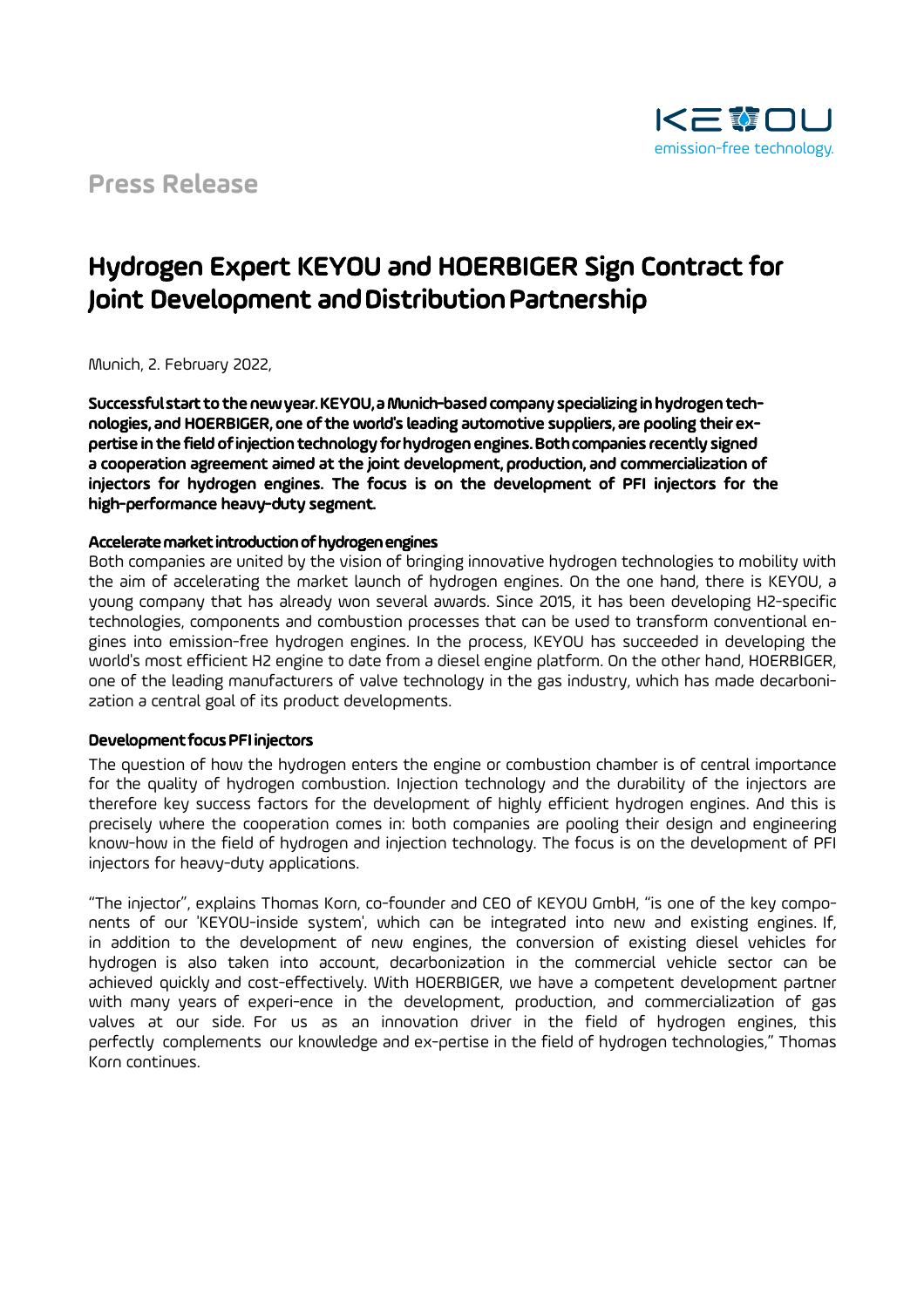

HOERBIGER also sees the partnership extremely positively: "HOERBIGER Engine Technology is fully committed to leading innovation in zero-emission hydrogen-based fuel injection technology and is now looking forward to making this journey even more successful with KEYOU for the benefit of our customers", explains Bernhard Zemann, Head of HOERBIGER Engine Technology.

### HOERBIGER part of the KEYOU component network

KEYOU and HOERBIGER have been, individually, active in the field of hydrogen combustion engines for some time. With the cooperation agreement, the companies combine their competencies and "formalize" their already successful cooperation. "We are always open to new partnerships in connection to the development of modern and new components for hydrogen engines. With HOERBIGER, we are expanding our current network with another strong partner with whom we can develop the most efficient hydrogen engines for the heavy-duty market," adds Thomas Korn.

### First injectors in pre-series readiness planned for 2023

The power spectrum of the injectors developed specifically for hydrogen engines extends up to 90 kW per cylinder. In a six-cylinder engine, this corresponds to an engine output of up to 540 kW. The application possibilities are correspondingly diverse: From pure road transport to industrial engines and offroad applications. However, the initial focus is clearly on the commercial vehicle sector. As part of the "KEYOU-inside system", the jointly developed PFI injectors can be used in almost any hydrogen engine.

At present, the injectors are still so-called B sample parts. The first industrialized injectors are expected to be available to customers in 2023. The injectors will also be used in the first new and retrofitted vehicles as part of the KEYOU-inside system in the engines.

### About KEYOU

KEYOU is a successful high-tech company in the Clean Mobility sector that develops innovative hydrogen technologies, specific H2 components and combustion processes for the automotive industry, which can be used to transform conventional engines into emission-free hydrogen engines, cost-effectively and without major modifications to the basic engine.

The new "green" combustion engine with KEYOU-inside technology means zero emissions, efficiency, and economy at the same time - without compromising on performance, capacity, or range. Vehicles with such engines are considered zero emission vehicles according to EU standards. The technology is engine and manufacturer independent, scalable and can be used both on-road and off-road. The focus is currently on commercial vehicle engines. With KEYOU, "Sustainable Zero Emission" becomes a reality.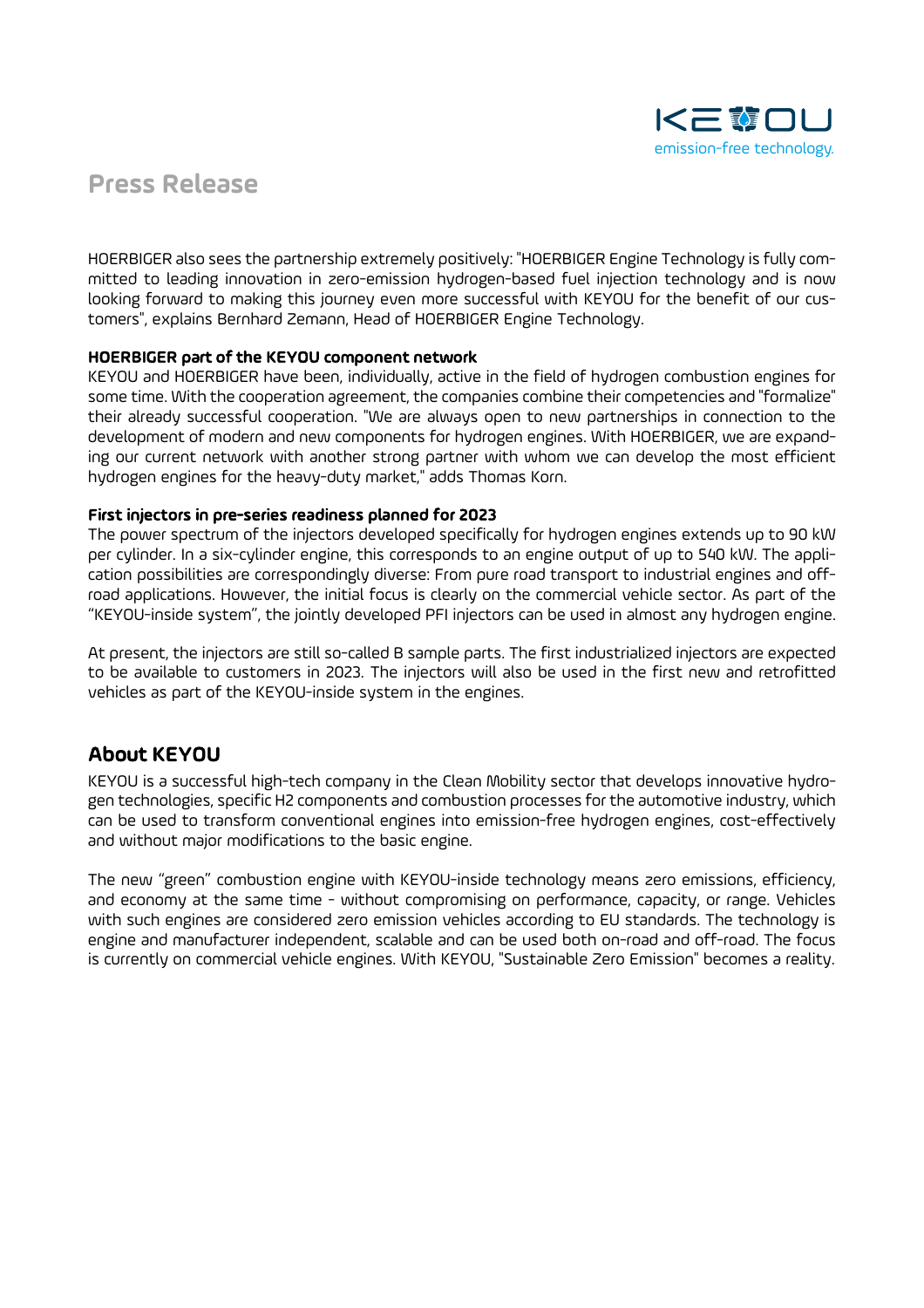

### About HOERBIGER

HOERBIGER Engine Technology supports customers to reduce green-house gas emissions by applying advanced technology in areas of combustion and controls. Inter alia, HOERBIGER develops, manufactures, and commercializes injection technology for combustion engines using traditional fuels, with focus gas fuels like LNG and CNG as well as Hydrogen. Especially for hydrogen HOERBIGER was the pioneer in developing the first worldwide hydrogen PFI injector for passenger car engine in 2003.

HOERBIGER covers the whole automotive product creation process from prototype to SOP. Further state of the art innovation leader for gas fuel-based material science, tribology, fluid dynamics (CFD), thermodynamics, gas mixing principles as well as outstanding flexibility on mass production.

### Sounds interesting?

Do you want to learn more about KEYOU hydrogen technology? Get in touch with us. We will be happy to keep you up to date on the exciting developments!

### Follow us on social media:



Marketing & Communication: Jürgen Nadler (CMO)

Contact Person KEYOU: Roberto-Fabio Nobile (Marketing & Communication Manager)

Phone: +49 152 09331468 Email: fabio.nobile@keyou.de Website: www.keyou.de **KEYOU GmbH**  Arnulfstrasse 60 80335 München